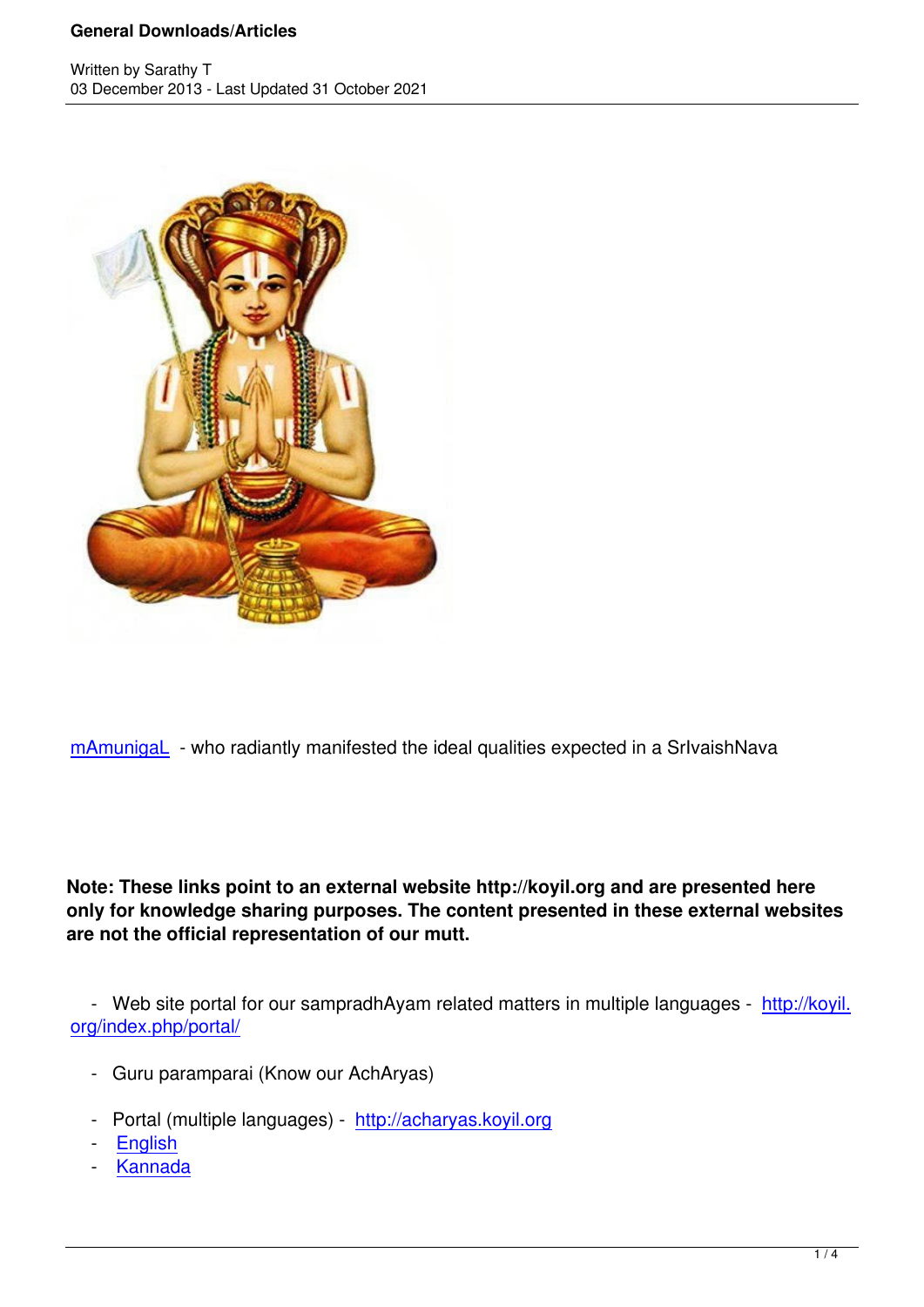- MalayALam
- Hindi
- **Telugu**
- [Thamizh](http://guruparamparaimalayalam.wordpress.com)
- [pUrvAchA](http://guruparamparaitamil.wordpress.com)rya thaniyans
- **English**
- Thamizh
- **Telugu**
- [pUrvAc](http://guruparamparaitelugu.wordpress.com/thanians/)[hA](http://guruparamparai.wordpress.com/thanians/)rya granthams
- dhivya prabandham (multiple languages) http://divyaprabandham.koyil.org
- granthams Portal (multiple languages) http://granthams.koyil.org
- bhagavath gIthA http://githa.koyil.org
- Full listing of literature http://srivaishnava[granthams.wordpress.com/purvac](http://divyaprabandham.koyil.org)harya-literat

ure/

- SrivaishNava Education/Kids Portalhttp://pillai.kovil.org
- Simple Guide to SrIvaishNavam
- English
- Hindi
- Kannada
- [Telugu](http://ponnadi.blogspot.in/p/simple-guide-to-srivaishnavam.html)
- [Tham](https://srivaishnavagranthamshindi.wordpress.com/simple-guide-to-srivaishnavam/)izh
- [anushtAn](https://srivaishnavagranthamstamil.wordpress.com/simple-guide-to-srivaishnavam/)ams/practical aspects

- sandhyA vandhanam - live/full demonstration - http://vanamamalai.us/index.php?option= com\_content&view=article&id=367:sandhya-vandhanam&catid=65:articles&am p;Itemid=117

- samskArams
- pancha samskAram (part of SrIvaishNava lakshaNam series)

 - [granthAnvayam - this](http://ponnadi.blogspot.in/2012/07/srivaishnava-lakshanam-2.html) is the pr[ocess of formally being in](http://ponnadi.blogspot.in/p/srivaishnava-lakshanam.html)itiated by the AchAryan to listen to kAlakshEpams. Without learning sath sampradhAyam principles properly through an AchAryan, one cannot enter into antharanga (confidential) kainkaryams such as thirumadappaLLi (cooking for emperumAn, AzhwAr, AchAryas, ones own AchAryan) and performing thiruvArAdhanam, etc., at the temple/mutt/AchAryan thirumALigais. During this samskAram, AchAryan usually begins thiruppallANdu, kaNNinuN chiru thAmbu, bhagavath vishayam and rahasya thraya kAlakshEpams. Subsequently one can learn the principles either from ones own samAsrayaNa AchAryan or other kAlakshEpa adhikAris.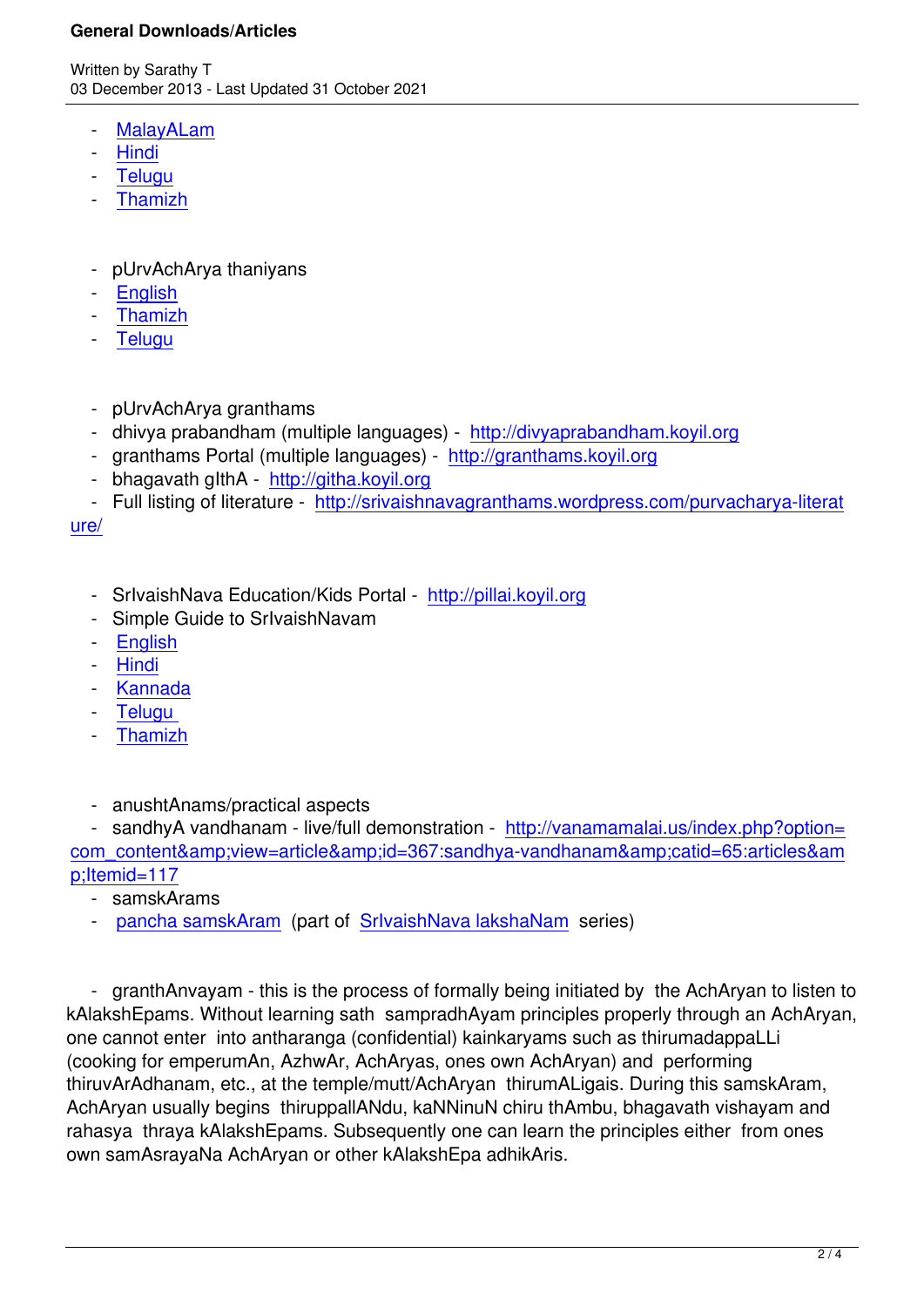- thiruvArAdhanam
- English
- Thamizh
- Telugu
- [AhAra n](http://srivaishnavagranthamstelugu.wordpress.com/2014/02/03/srivaishnava-thiruvaaraadhanam/)[iy](http://srivaishnavagranthamstamil.wordpress.com/2013/12/13/srivaishnava-thiruvaaraadhanam/)amam
- Overview
- $-Q$  & amp; A

-

-

 [-](http://ponnadi.blogspot.in/2012/08/srivaishnava-lakshanam-5.html) 

 [-](http://ponnadi.blogspot.in/2012/08/srivaishnava-lakshanam-7.html) 

-

-

SrIvaishNava lifestyle (part of srIvaishNava lakshaNam series)

 Internal qualities in a srIvaishNava - http://ponnadi.blogspot.in/2012/08/srivaishnava-lakshana m-5.html .

apachArams (offenses) and the importance of avoiding them - http://ponnadi.blogspot.in/2012/ 08/srivaishnava-lakshanam-7.html

Daily routine (principles to remember and follow)

part 1 - http://ponnadi.blogspot.in/2012/08/srivaishnava-lakshanam-10.html

part 2 - http://ponnadi.blogspot.in/2012/08/srivaishnava-lakshanam-11.html